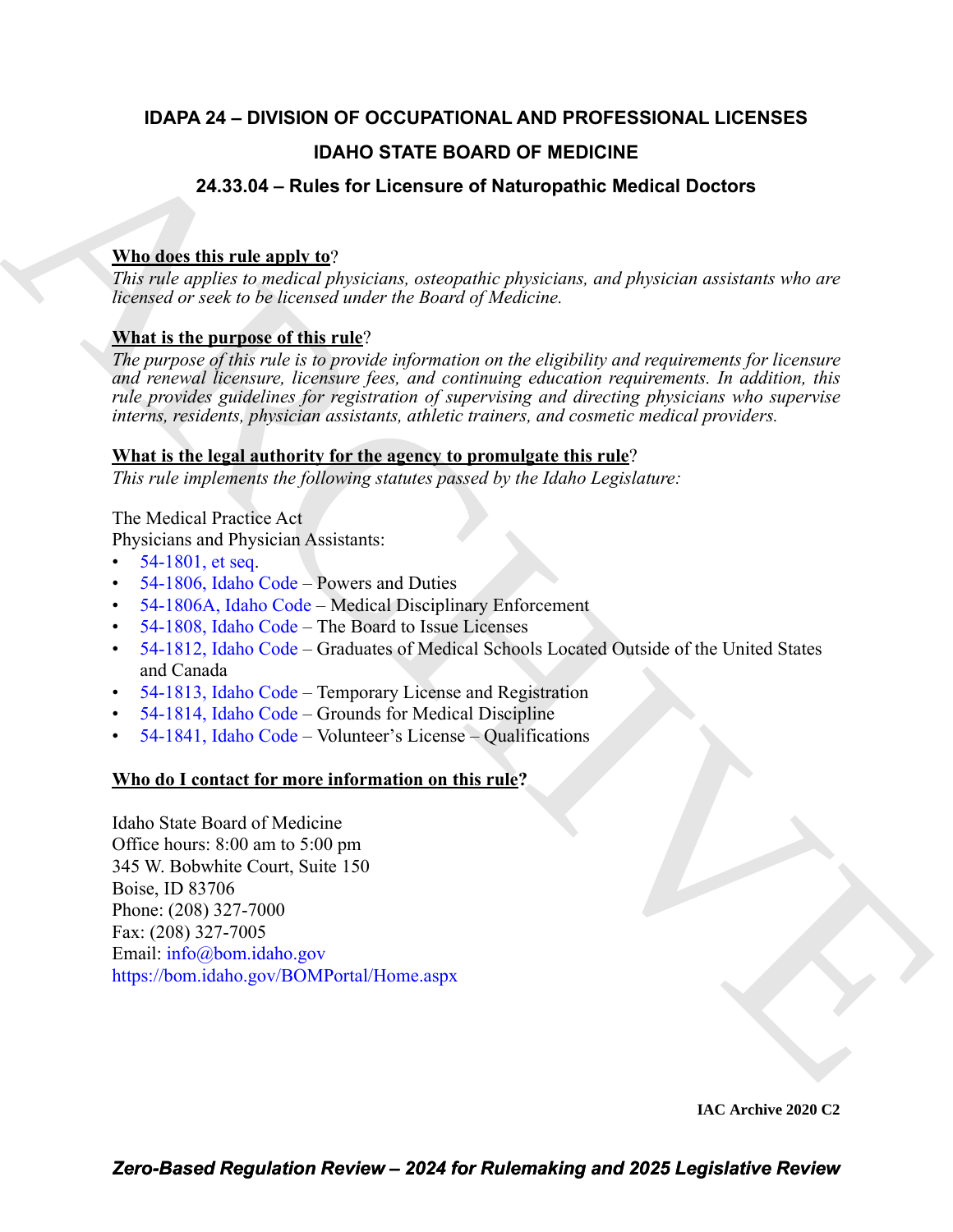# **Table of Contents**

# 24.33.04 - Rules for the Licensure of Naturopathic Medical Doctors

| 022. Authority To Prescribe, Dispense, Administer, And Order.  3 |
|------------------------------------------------------------------|
|                                                                  |
|                                                                  |
|                                                                  |
|                                                                  |
|                                                                  |
|                                                                  |
|                                                                  |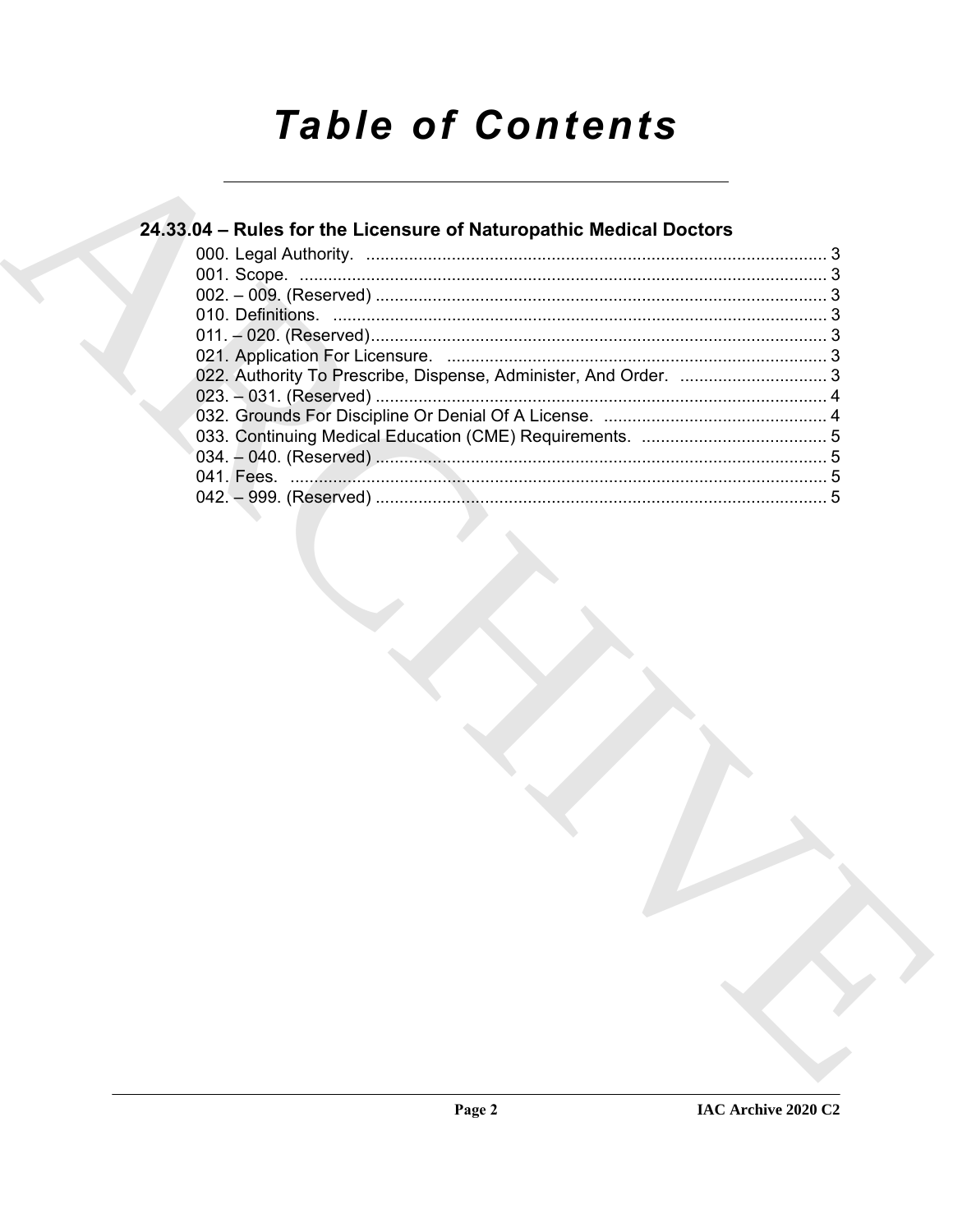#### <span id="page-2-19"></span>**24.33.04 – RULES FOR THE LICENSURE OF NATUROPATHIC MEDICAL DOCTORS**

#### <span id="page-2-2"></span><span id="page-2-1"></span><span id="page-2-0"></span>**000. LEGAL AUTHORITY.**

#### <span id="page-2-3"></span>**002. – 009. (RESERVED)**

#### <span id="page-2-17"></span><span id="page-2-16"></span><span id="page-2-14"></span><span id="page-2-13"></span><span id="page-2-4"></span>**010. DEFINITIONS.**

#### <span id="page-2-18"></span><span id="page-2-15"></span><span id="page-2-5"></span>**011. – 020. (RESERVED)**

#### <span id="page-2-10"></span><span id="page-2-9"></span><span id="page-2-8"></span><span id="page-2-6"></span>**021. APPLICATION FOR LICENSURE.**

|                                     | These rules are promulgated pursuant to Section $54-5105(2)$ , Idaho Code.                                                                                                                                                                                                                                                                                                                                                                                   | $(7-1-21)T$ |
|-------------------------------------|--------------------------------------------------------------------------------------------------------------------------------------------------------------------------------------------------------------------------------------------------------------------------------------------------------------------------------------------------------------------------------------------------------------------------------------------------------------|-------------|
| 001.<br><b>SCOPE.</b>               | These rules govern the licensure, scope of practice, and discipline of the Naturopathic Medical Doctors in Idaho.                                                                                                                                                                                                                                                                                                                                            | $(7-1-21)T$ |
| 002. - 009. (RESERVED)              |                                                                                                                                                                                                                                                                                                                                                                                                                                                              |             |
| 010.                                | DEFINITIONS.                                                                                                                                                                                                                                                                                                                                                                                                                                                 |             |
| 01.                                 | Council on Naturopathic Medical Education (CNME). The accrediting organization that is<br>recognized by the United States Department of Education as the accrediting agency for education programs that<br>prepare naturopathic medical doctors.                                                                                                                                                                                                             | $(7-1-21)T$ |
| 02.<br>to the regulatory authority. | North American Board of Naturopathic Examiners (NABNE). The independent, nonprofit<br>organization that qualifies applicants to take the Naturopathic Physicians Licensing Exam and submits those results                                                                                                                                                                                                                                                    | $(7-1-21)T$ |
| 03.<br>medical doctors.             | Naturopathic Physicians Licensing Exam (NPLEX). The board examination for naturopathic                                                                                                                                                                                                                                                                                                                                                                       | $(7-1-21)T$ |
| 04.<br>are interchangeable terms.   | Naturopathic Medical Doctor. A person who meets the definition in Section 54-5101(5), Idaho<br>Code. Licensed naturopathic physician, physician of naturopathic medicine, naturopathic medical doctor and NMD                                                                                                                                                                                                                                                | $(7-1-21)T$ |
| 05.<br>appropriate.                 | Primary Care. Comprehensive first contact and/or continuing care for persons with any sign,<br>symptom, or health concern not limited by problem of origin, organ system, or diagnosis. It includes health<br>promotion, disease prevention, health maintenance, counseling, patient education, diagnosis and treatment of acute<br>and chronic illness. It includes collaborating with other health professionals and utilizing consultation or referral as | $(7-1-21)T$ |
| $011. - 020.$ (RESERVED)            |                                                                                                                                                                                                                                                                                                                                                                                                                                                              |             |
| 021.                                | <b>APPLICATION FOR LICENSURE.</b>                                                                                                                                                                                                                                                                                                                                                                                                                            |             |
| 01.                                 | Application. Each applicant for licensure will submit a completed written application to the Board<br>on forms prescribed by the Board, together with the nonrefundable application fee.                                                                                                                                                                                                                                                                     | $(7-1-21)T$ |
| 02.<br>(4) NPLEX exams:             | Licensing Examinations. Each applicant must provide certification of passing the following four                                                                                                                                                                                                                                                                                                                                                              | $(7-1-21)T$ |
| a.                                  | Part I Biomedical Science;                                                                                                                                                                                                                                                                                                                                                                                                                                   | $(7-1-21)T$ |
| b.                                  | Part II Core Clinical Science;                                                                                                                                                                                                                                                                                                                                                                                                                               | $(7-1-21)T$ |
| c.                                  | Part II Clinical Elective Minor Surgery; and                                                                                                                                                                                                                                                                                                                                                                                                                 | $(7-1-21)T$ |
| d.                                  | Part II Clinical Elective Pharmacology.                                                                                                                                                                                                                                                                                                                                                                                                                      | $(7-1-21)T$ |
| 022.                                | AUTHORITY TO PRESCRIBE, DISPENSE, ADMINISTER, AND ORDER.<br>Naturopathic medical doctors are allowed to prescribe, dispense, administer, and order the following:                                                                                                                                                                                                                                                                                            | $(7-1-21)T$ |
| 01.<br>with primary care.           | Laboratory and Diagnostic Procedures. Naturopathic medical doctors licensed under this<br>chapter may perform and order physical examinations, laboratory tests, imaging, and other diagnostic tests consistent                                                                                                                                                                                                                                              | $(7-1-21)T$ |
| а.                                  | All examinations, laboratory, and imaging tests not consistent with primary care must be referred to<br>an appropriately licensed health care professional for treatment and interpretation.                                                                                                                                                                                                                                                                 | $(7-1-21)T$ |
| b.                                  | Any test result or lesion suspicious of malignancy must be referred to the appropriate physician                                                                                                                                                                                                                                                                                                                                                             |             |

#### <span id="page-2-12"></span><span id="page-2-11"></span><span id="page-2-7"></span>**022. AUTHORITY TO PRESCRIBE, DISPENSE, ADMINISTER, AND ORDER.**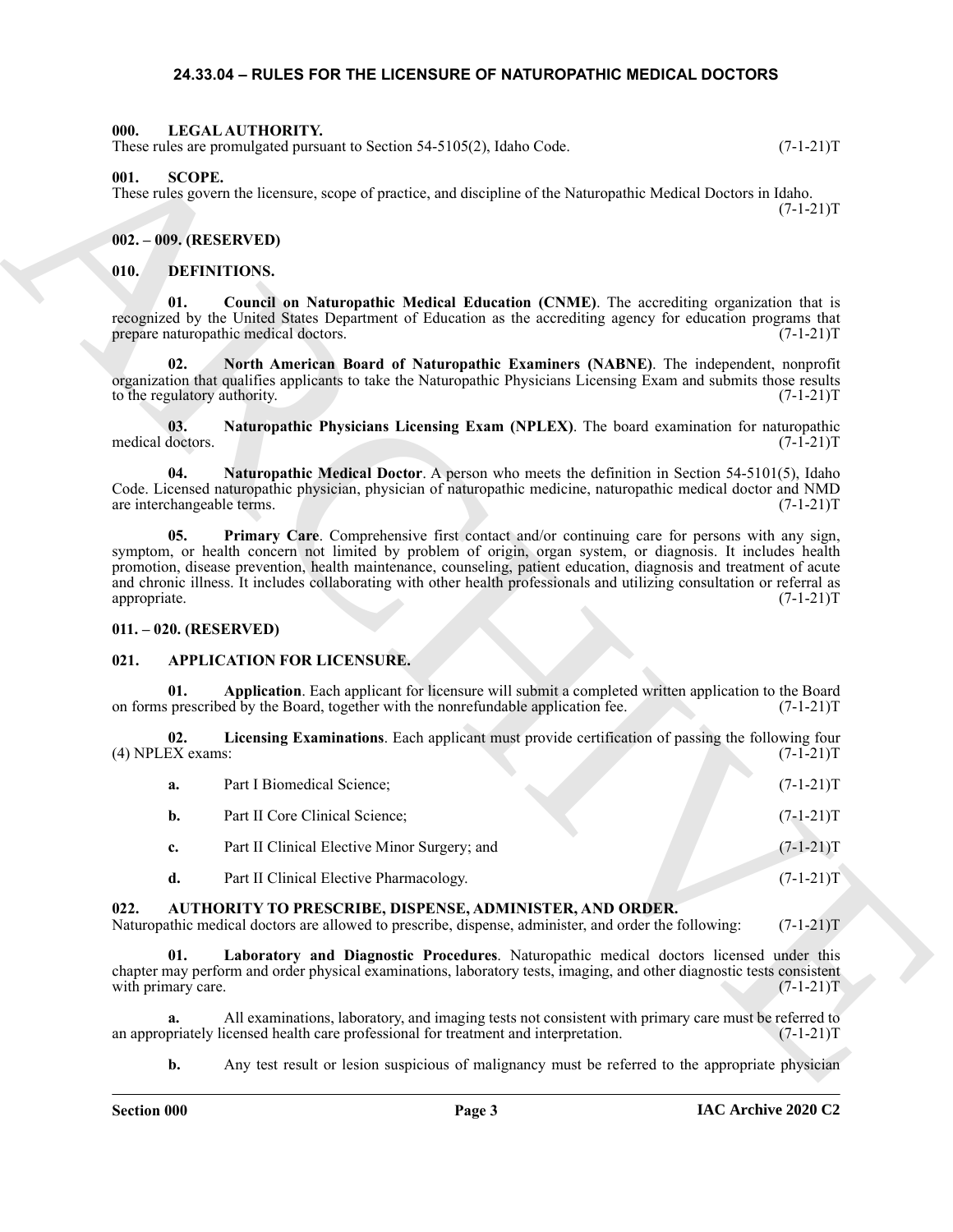#### *IDAHO ADMINISTRATIVE CODE IDAPA 24.33.04 – Rules for the*  Licensure of Naturopathic Medical Doctors

<span id="page-3-3"></span>licensed pursuant to Chapter 18, Title 54 Idaho Code. (7-1-21)T

*Control of Neutronia Control of Lietuvideon Control of Lietuvideon Control of Lietuvideon Control of Lietuvideon Control of Lietuvideon Control of Lietuvideon Control of Lietuvideon Control of Lietuvideon Control of Lie* **02 Naturopathic Formulary**. The formulary for naturopathic medical doctors licensed under this chapter consists of non-controlled legend medications (excluding testosterone) deemed appropriate for the primary health care of patients within the scope of practice and training of each naturopathic medical doctor. Prescribing pursuant to the Naturopathic Formulary shall be according to the standard of health care provided by other qualified naturopathic medical doctors in the same community or similar communities, taking into account their training, experience and the degree of expertise to which they hold themselves out to the public. (7-1-21) experience and the degree of expertise to which they hold themselves out to the public.

<span id="page-3-2"></span>**03. Formulary Exclusions**. The naturopathic formulary does not include:  $(7-1-21)$ T

**a.** Scheduled, controlled drugs, except for testosterone used in physiologic doses with regular lab ent for hormone replacement therapy, gender dysphoria, or hypogonadism; (7-1-21) assessment for hormone replacement therapy, gender dysphoria, or hypogonadism;

| General anesthetics:<br>b. | $(7-1-21)T$ |
|----------------------------|-------------|
|----------------------------|-------------|

**c.** Blood derivatives except for platelet rich plasma; or  $(7-1-21)$ T

**d.** Systemic antineoplastic agents, except for the following antineoplastic agents used orally or for non-cancer purposes:  $(7-1-21)T$ topically for non-cancer purposes:

|     | Fluorouracil (5FU); | $(7-1-21)T$ |
|-----|---------------------|-------------|
| ii. | Anastrozole; and    | $(7-1-21)T$ |

<span id="page-3-4"></span>iii. Letrozole. (7-1-21)T

#### <span id="page-3-0"></span>**023. – 031. (RESERVED)**

#### <span id="page-3-1"></span>**032. GROUNDS FOR DISCIPLINE OR DENIAL OF A LICENSE.**

In addition to statutory grounds for discipline set forth in Section 54-5109, Idaho Code, every person licensed as a naturopathic medical doctor is subject to discipline by the Board under the following grounds: (7-1-21)T

<span id="page-3-5"></span>**01. Ability to Practice**. Demonstrating a manifest incapacity to carry out the functions of the licensee's ability to practice naturopathic medicine or deemed unfit by the Board to practice naturopathic medicine; (7-1-21)T

**02. Controlled Substance or Alcohol Abuse**. Using any controlled substance or alcohol in a manner which has or may have a direct and adverse bearing on the licensee's ability to practice naturopathic medicine with reasonable skill and safety;  $(7-1-21)$ reasonable skill and safety;

<span id="page-3-10"></span><span id="page-3-8"></span><span id="page-3-7"></span><span id="page-3-6"></span>**03. Education or Experience**. Misrepresenting educational or experience attainments;  $(7-1-21)T$ 

**04. Medical Records**. Failing to maintain adequate naturopathic medical records. Adequate naturopathic medical records mean legible records that contain subjective information, an evaluation or report of objective findings, assessment or diagnosis, and the plan of care; (7-1-21) objective findings, assessment or diagnosis, and the plan of care;

**05. Untrained Practice**. Practicing in an area of naturopathic medicine for which the licensee is not trained;  $(7-1-21)T$ 

**06. Sexual Misconduct**. Committing any act of sexual contact, misconduct, exploitation, or intercourse with a patient or former patient or related to the licensee's practice of naturopathic medicine; (7-1-21)T

<span id="page-3-9"></span>**a.** Consent of the patient shall not be a defense. (7-1-21)T

**b.** Subsection 032.06 does not apply to sexual contact between a naturopathic medical doctor and the thic medical doctor's spouse or a person in a domestic relationship who is also a patient. (7-1-21) naturopathic medical doctor's spouse or a person in a domestic relationship who is also a patient.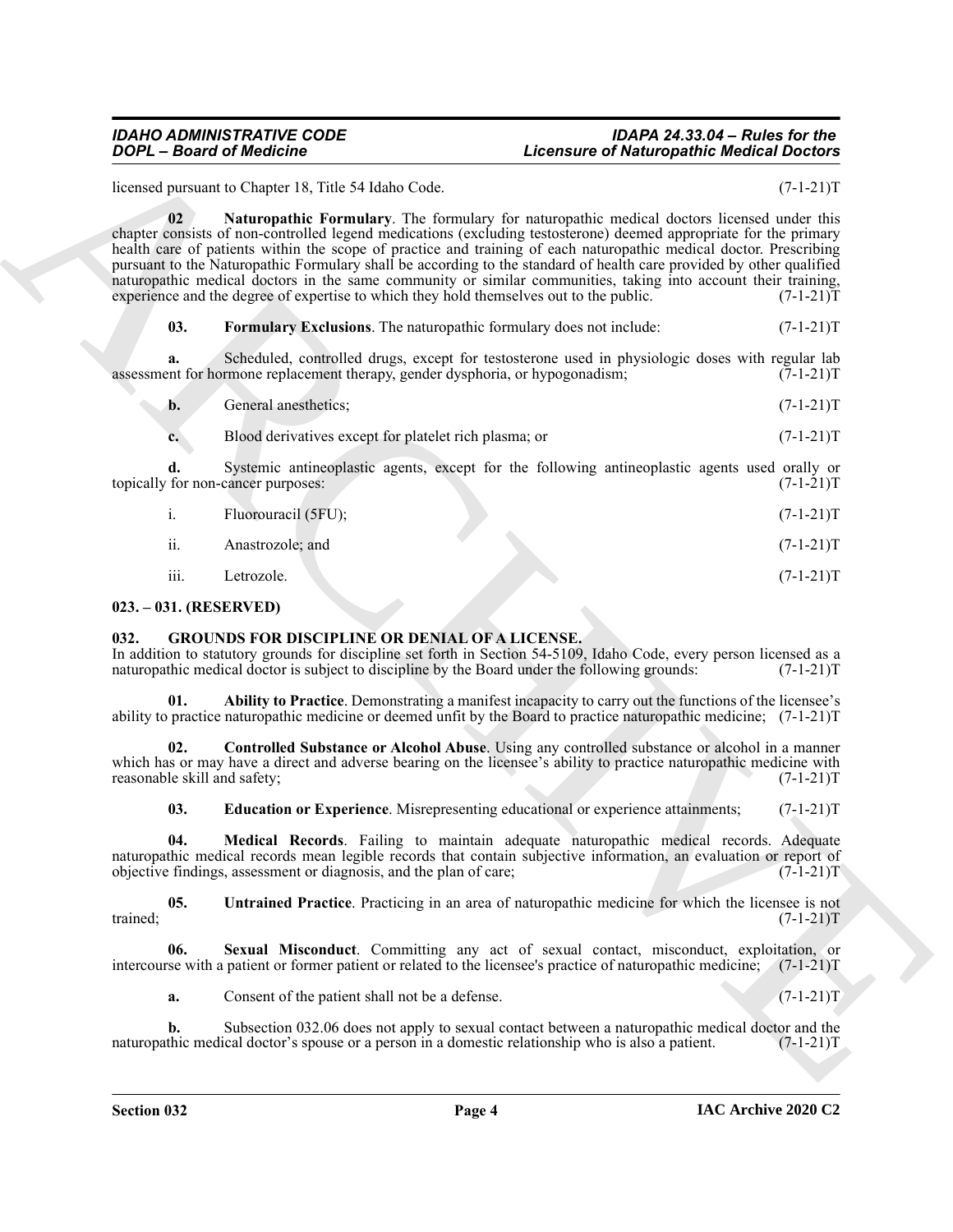### <span id="page-4-9"></span>*IDAHO ADMINISTRATIVE CODE IDAPA 24.33.04 – Rules for the*  **Licensure of Naturopathic Medical Doctors**

#### <span id="page-4-10"></span><span id="page-4-8"></span><span id="page-4-5"></span><span id="page-4-4"></span><span id="page-4-0"></span>**033. CONTINUING MEDICAL EDUCATION (CME) REQUIREMENTS.**

#### <span id="page-4-6"></span><span id="page-4-1"></span>**034. – 040. (RESERVED)**

#### <span id="page-4-7"></span><span id="page-4-2"></span>**041. FEES.**

|               | <b>DOPL</b> - Board of Medicine                                                                                                                                                                                                                                                                                                                                                                                                                                | <b>Licensure of Naturopathic Medical Doctors</b> |             |
|---------------|----------------------------------------------------------------------------------------------------------------------------------------------------------------------------------------------------------------------------------------------------------------------------------------------------------------------------------------------------------------------------------------------------------------------------------------------------------------|--------------------------------------------------|-------------|
|               | A former patient includes a patient for whom the naturopathic medical doctor has provided<br>naturopathic medical services within the last twelve (12) months. Sexual or romantic relationships with former<br>patients beyond that period of time may also be a violation if the naturopathic medical doctor uses or exploits the<br>trust, knowledge, emotions, or influence derived from the prior professional relationship with the patient. $(7-1-21)$ T |                                                  |             |
| 07.           | Failure to Report. Failing to report to the Board any known act or omission of a licensee,<br>applicant, or any other person, that violates any of the rules promulgated by the Board under the authority of the act;                                                                                                                                                                                                                                          |                                                  | $(7-1-21)T$ |
| 08.           | Interfering with or Influencing Disciplinary Outcome. Interfering with an investigation or<br>disciplinary proceeding by willful misrepresentation of facts or by use of threats or harassment against any patient,<br>Board or naturopathic medical board, Board staff, hearing officer, or witness in an attempt to influence the outcome<br>of a disciplinary proceeding, investigation or other legal action;                                              |                                                  | $(7-1-21)T$ |
| 09.           | Failure to Obey Laws and Rules. Failing to obey federal and local laws and rules governing the<br>practice of naturopathic medicine.                                                                                                                                                                                                                                                                                                                           |                                                  | $(7-1-21)T$ |
| 033.          | <b>CONTINUING MEDICAL EDUCATION (CME) REQUIREMENTS.</b>                                                                                                                                                                                                                                                                                                                                                                                                        |                                                  |             |
| 01.           | <b>Renewal</b> . Every two (2) years, a total of forty-eight (48) hours (twenty (20) of which is<br>pharmacology) of Board-approved CME is required as part of the naturopathic medical doctor's license renewal.                                                                                                                                                                                                                                              |                                                  | $(7-1-21)T$ |
| 02.           | Verification of Compliance. Licensees must, at license renewal, provide a signed statement to the<br>Board indicating compliance. The Board, in its discretion, may require such additional evidence as it deems<br>necessary to verify compliance.                                                                                                                                                                                                            |                                                  | $(7-1-21)T$ |
|               | 034. – 040. (RESERVED)                                                                                                                                                                                                                                                                                                                                                                                                                                         |                                                  |             |
|               |                                                                                                                                                                                                                                                                                                                                                                                                                                                                |                                                  |             |
| 041.<br>FEES. | Nonrefundable fees are shown in the following table:                                                                                                                                                                                                                                                                                                                                                                                                           |                                                  |             |
|               | Fees - Table (Non-Refundable)                                                                                                                                                                                                                                                                                                                                                                                                                                  |                                                  |             |
|               | Licensure Fee                                                                                                                                                                                                                                                                                                                                                                                                                                                  | Not more than \$600                              |             |
|               | Annual License Renewal Fee                                                                                                                                                                                                                                                                                                                                                                                                                                     | Not more than \$300                              |             |
|               | <b>Reinstatement Fee</b>                                                                                                                                                                                                                                                                                                                                                                                                                                       | Not more than \$200                              |             |
|               | Inactive License Renewal Fee                                                                                                                                                                                                                                                                                                                                                                                                                                   | Not more than \$100                              |             |
|               | Duplicate Wallet License Fee                                                                                                                                                                                                                                                                                                                                                                                                                                   | Not more than \$20                               |             |
|               | Duplicate Wall Certificate Fee                                                                                                                                                                                                                                                                                                                                                                                                                                 | Not more than \$50                               |             |
|               |                                                                                                                                                                                                                                                                                                                                                                                                                                                                |                                                  |             |
|               | 042. - 999. (RESERVED)                                                                                                                                                                                                                                                                                                                                                                                                                                         |                                                  |             |
|               |                                                                                                                                                                                                                                                                                                                                                                                                                                                                |                                                  | $(7-1-21)T$ |
|               |                                                                                                                                                                                                                                                                                                                                                                                                                                                                |                                                  |             |
|               |                                                                                                                                                                                                                                                                                                                                                                                                                                                                |                                                  |             |
|               |                                                                                                                                                                                                                                                                                                                                                                                                                                                                |                                                  |             |

#### <span id="page-4-3"></span>**042. – 999. (RESERVED)**